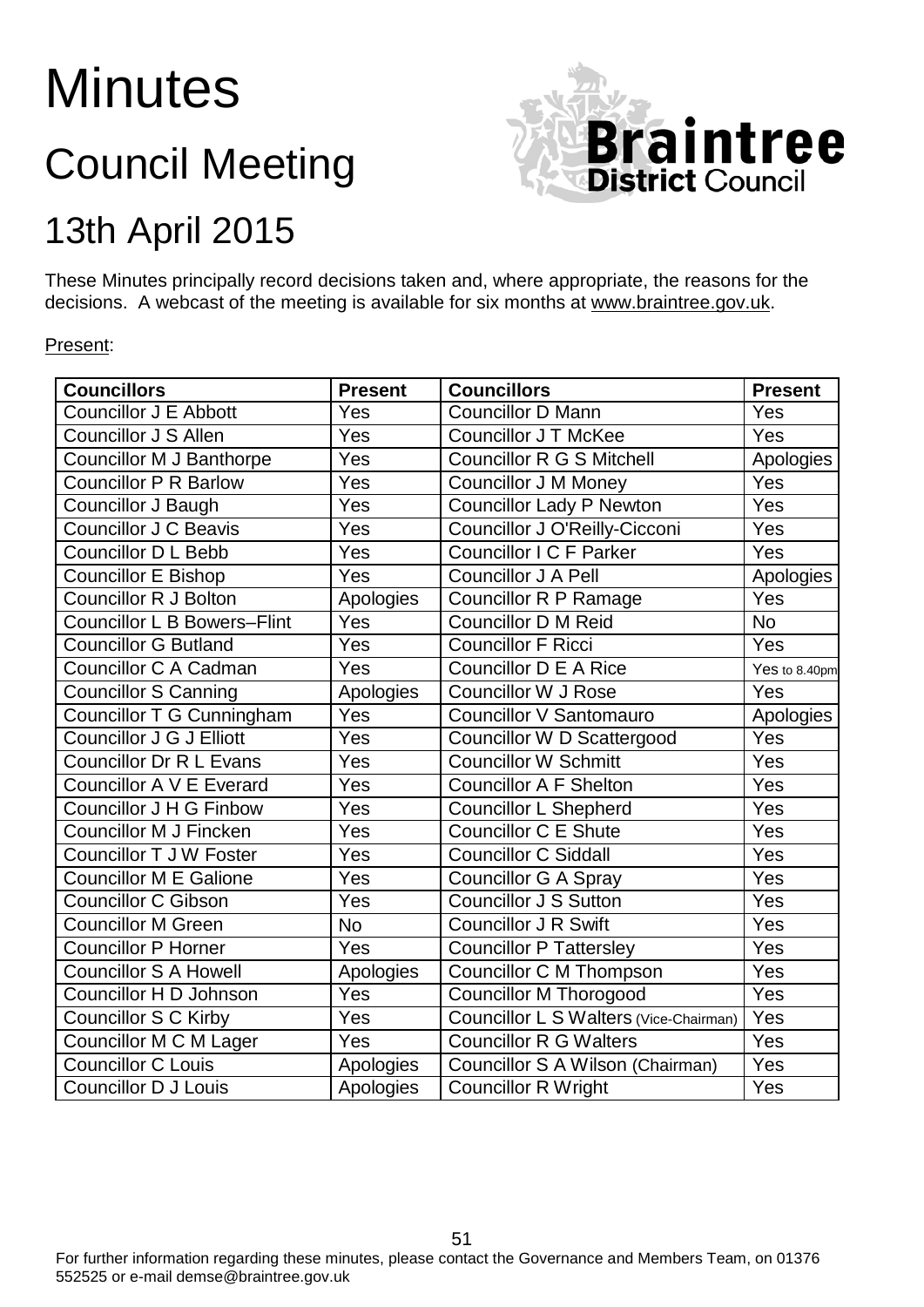#### 81 **CHAIRMAN'S CHARITIES 2014-2015**

The Chairman was pleased to present cheques for £6,800, to representatives of her nominated charities for the Civic Year 2014-15 as follows:-

- **Halstead Day Centre**
- Twinstead and Braintree Riding for the Disabled<br>- Coggeshall Prentice Youth Work Trust
- Coggeshall Prentice Youth Work Trust
- Parc Essex

#### 82 **PRESENTATION BY THE CHAIRMAN OF THE KEEP BRITAIN TIDY DIAMOND JUBILEE AWARD**

The Chairman was proud to announce that the Braintree District had been awarded with the Keep Britain Tidy Diamond Jubilee Award.

The Chairman presented the award to Councillor Wendy Schmitt, Cabinet Member for Place together with Officers Ian Ellis, Richard Bass, Paul Richards, Les Davies, Tania Roberge and Roz Alam. The Chairman passed on her congratulations to all those involved in achieving the high standards recognised by this award.

#### 83 **PRESENTATION BY THE CHAIRMAN OF CITATIONS TO COUNCILLORS WHO WILL NOT BE STANDING FOR RE-ELECTION IN MAY 2015**

The Chairman was pleased to present citations to the following retiring Councillors: Bishop, Cadman, Dr Evans, Finbow, Foster, Galione, Gibson, Lager, Rice, Shelton, Swift and R **Walters** 

Councillors Howell, C Louis, D Louis and Reid also received citations, but were not present at the meeting.

The Leader of the Council and the Leader of the opposition were given the opportunity to say a few words about retiring Councillors.

#### 84 **CHAIRMAN'S AND/OR LEADER'S ANNOUNCEMENTS**

The Chairman's announcements covered the following:

- Commonwealth Day The Chairman reported that on 9th April 2015 she had raised the Commonwealth Flag at Braintree Town Hall. The Chairman had been joined by Royal British Legion representatives, relatives of families of soldiers lost in the First World War and students from Tabor Academy who brought along their Standard as did Braintree and Bocking Royal British Legion. Tabor Academy is the only school with a bespoke affiliated Standard in the country.
- Civic Reception The Chairman stated that on 20th March 2015 she had hosted a Reception at Braintree Town Hall. The guests included representatives from the Chairman's charities, community organisations and voluntary groups which the Chairman had visited throughout the year.

The Leader did not have any announcements to make.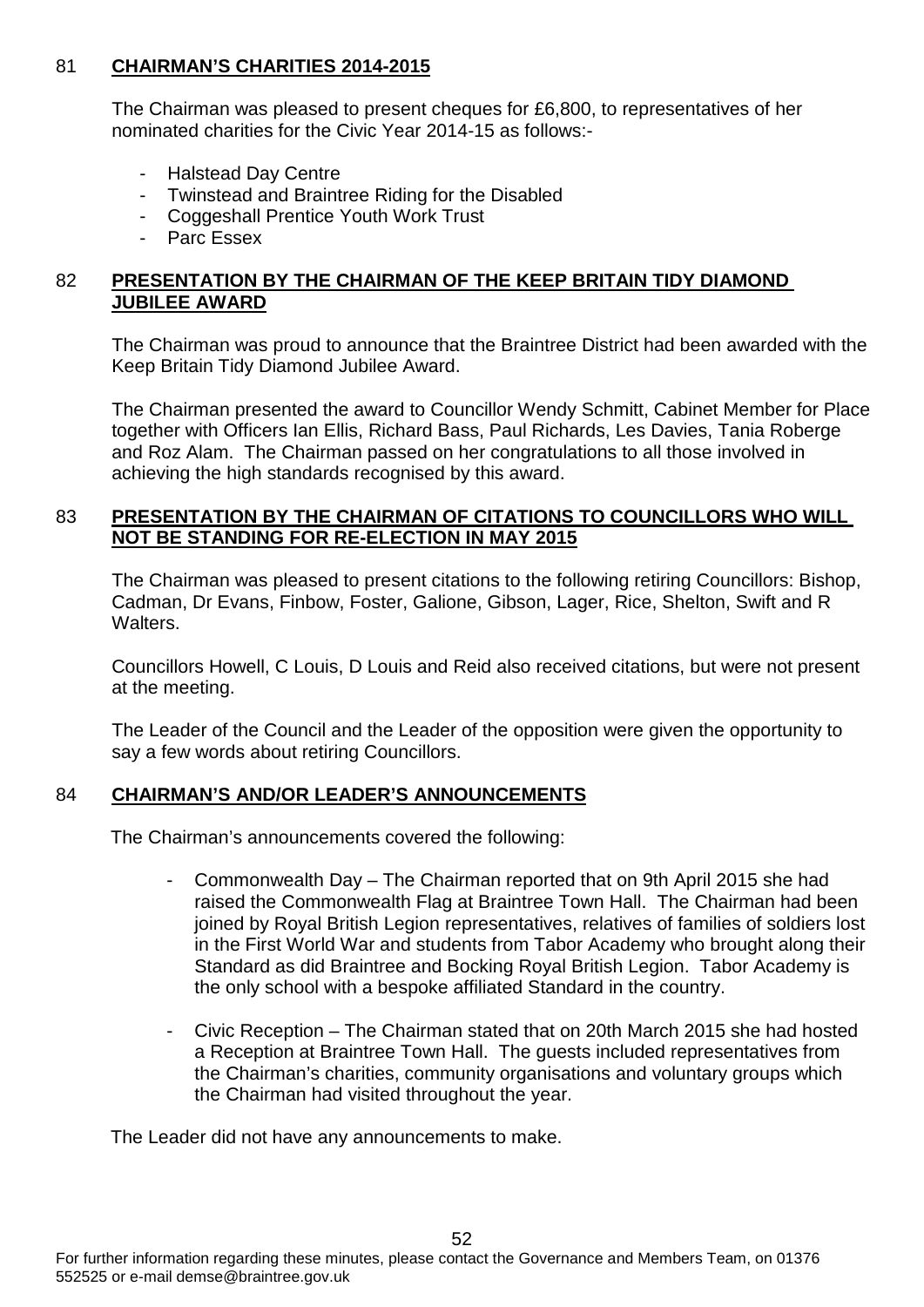#### 85 **DECLARATIONS OF INTEREST**

**INFORMATION:** The following interests were declared:

Councillor M J Banthorpe declared a non-pecuniary interest in Agenda Item 7 – 'Public Question Time' as one of the registered speakers was known to him.

Councillor P R Barlow declared a non-pecuniary interest in Agenda Item 18b – 'Annual Report on the Citizen's Advice Bureau' as a Trustee of the Citizen's Advice Bureau.

Councillor L Bowers-Flint declared a non-pecuniary interest in Agenda Item 7 'Public Question Time' as one of the registered speakers was known to her.

Councillor J S Sutton declared a non-pecuniary interest in Agenda Item 18b – 'Annual Report on the Citizen's Advice Bureau' as a Trustee of the Citizen's Advice Bureau.

Councillor R G Walters declared a non-pecuniary interest in Agenda Item 7 – 'Public Question Time' as one of the registered speakers was known to him.

In accordance with the Code of Conduct, Members remained in the meeting for these items and took part in the debate and decision thereon.

#### 86 **QUESTION TIME**

**INFORMATION:** There were three statements made. Details of the people who spoke at the meeting are contained in the Appendix to these Minutes.

#### 87 **MINUTES**

**DECISION:** That the Minutes of the meeting of the Council held on 16th February 2015 be approved as a correct record and signed by the Chairman.

#### 88 **TASK AND FINISH GROUP SCRUTINY REVIEW INTO THE NORTH ESSEX PARKING PARTNERSHIP (NEPP)**

**INFORMATION:** Councillor Bowers-Flint, Chairman of the Task and Finish Group, presented the final report on the work of the Task and Finish Group.

Councillor Bowers-Flint highlighted some of the concerns of the Group regarding the NEPP, in particular customer service, indicating that this was an area that needed to be reviewed. Councillor Bowers-Flint also expressed the frustration of dealing with Traffic Regulation Orders (TROs). Due to the complicated process of TROs, Members had asked the NEPP to keep people informed of progress on TROs.

Councillor Bowers-Flint passed on her thanks to Members and Officers for their hard work and contribution towards the work of the Task and Finish Group.

#### **DECISION:**

- 1. That the work of the Task and Finish Group, the report and the recommendations be noted.
- 2. That the report be referred to Cabinet.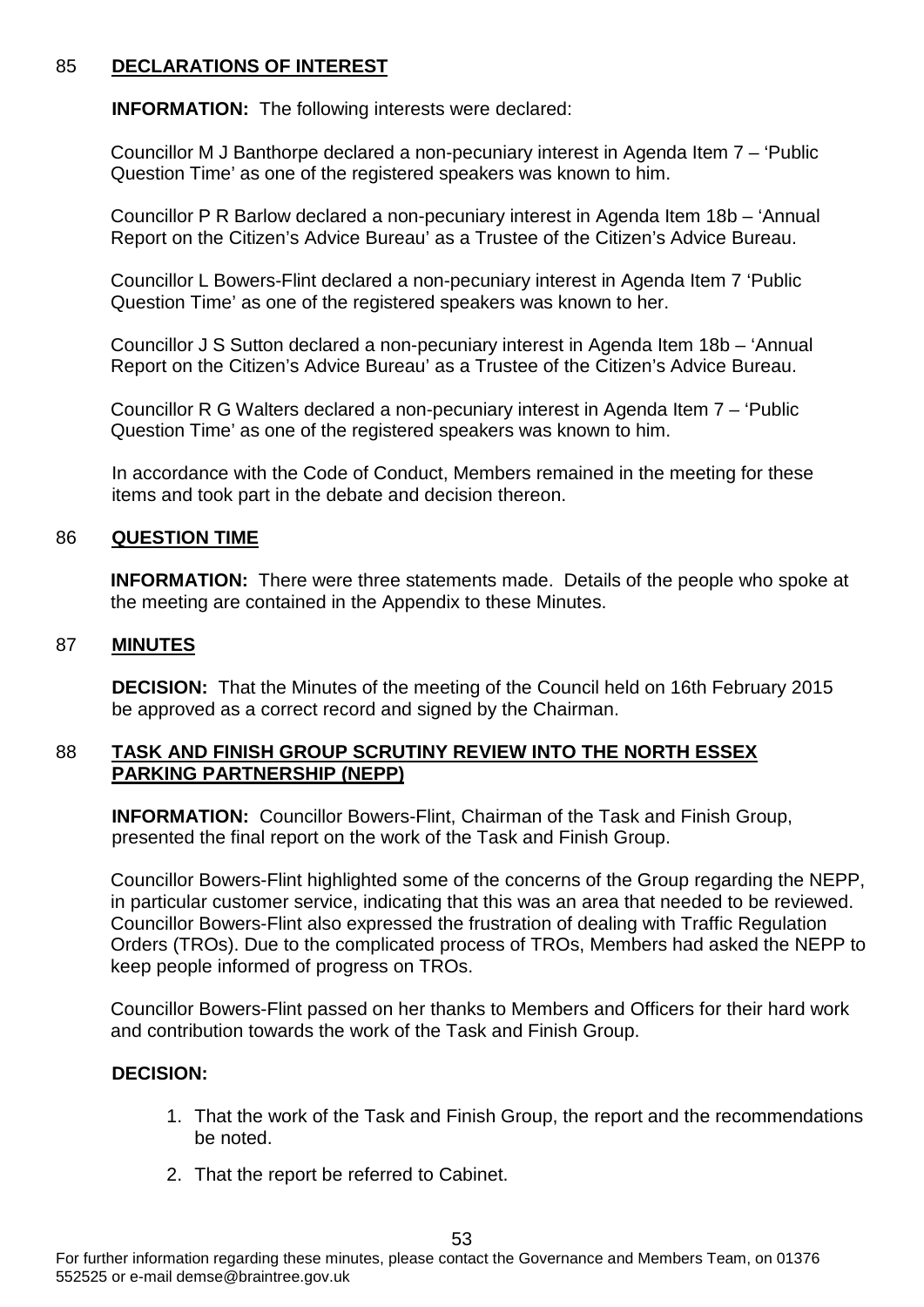**REASON FOR DECISION:** To consider the Task and Finish Group's report reviewing the North Essex Parking Partnership (NEPP).

#### 89 **OVERVIEW AND SCRUTINY REVIEW INTO POVERTY IN THE BRAINTREE DISTRICT**

**INFORMATION:** Councillor Dr Evans, Chairman of the Overview and Scrutiny Committee, presented the final report on the work of the Scrutiny Review.

The Chairman passed on his thanks to Members, Officers, members of the public and businesses for their contribution and commitment towards the work of the Scrutiny Review. Particular thanks was expressed to Emma Wisbey, Governance and Member Manager, and Ian Hunt Head of Governance, for their preparation of the report.

Members highlighted the difficulties that young people faced with regards to affordable transport when travelling to places of employment. Members were advised that this was an area that had previously been looked at during the previous year's Scrutiny Review into Young People Not in Education, Employment or Training (NEET's) where a transport scheme had been identified.

#### **DECISION:**

- (1) That the work of the Overview and Scrutiny Committee, the report and the recommendations be noted.
- (2) That the report be referred to Cabinet.

**REASON FOR DECISION:** To consider the Overview and Scrutiny Committee's report reviewing Poverty in the Braintree District.

#### 90 **AMENDMENTS TO THE CONSTITUTION**

**INFORMATION:** At Council on 16th April 2012 a new form of Constitution had been adopted which had reorganised the layout of the document. It had also incorporated a number of other minor changes. The Constitution had been revised further on 11th June 2012 to incorporate changes in relation to Member conduct. In preparation for the new Council, and as a result of some changes in legislation, it was considered appropriate to update the Council's Constitution.

Over the last 12 months, the Developing Democracy Group had been looking at the Council's Constitution with a view to updating it as a result of new statutory requirements and to make it a more helpful document.

As part of the continual review of processes for the development management process, it had been noted that there were some issues with the Scheme of Delegation for planning. Changes were proposed to this Scheme to create a more effective and efficient delegation process to fit current customer and business needs and an anticipated increase in the volume and complexity of applications.

**DECISION:** Members approved the following:

1. To approve the revised Scheme of planning Delegation, (as set out in Article 8 Section 4) as recommended by the Planning Committee with the modified proposal from the Developing Democracy Group, to take effect from 8th May 2015.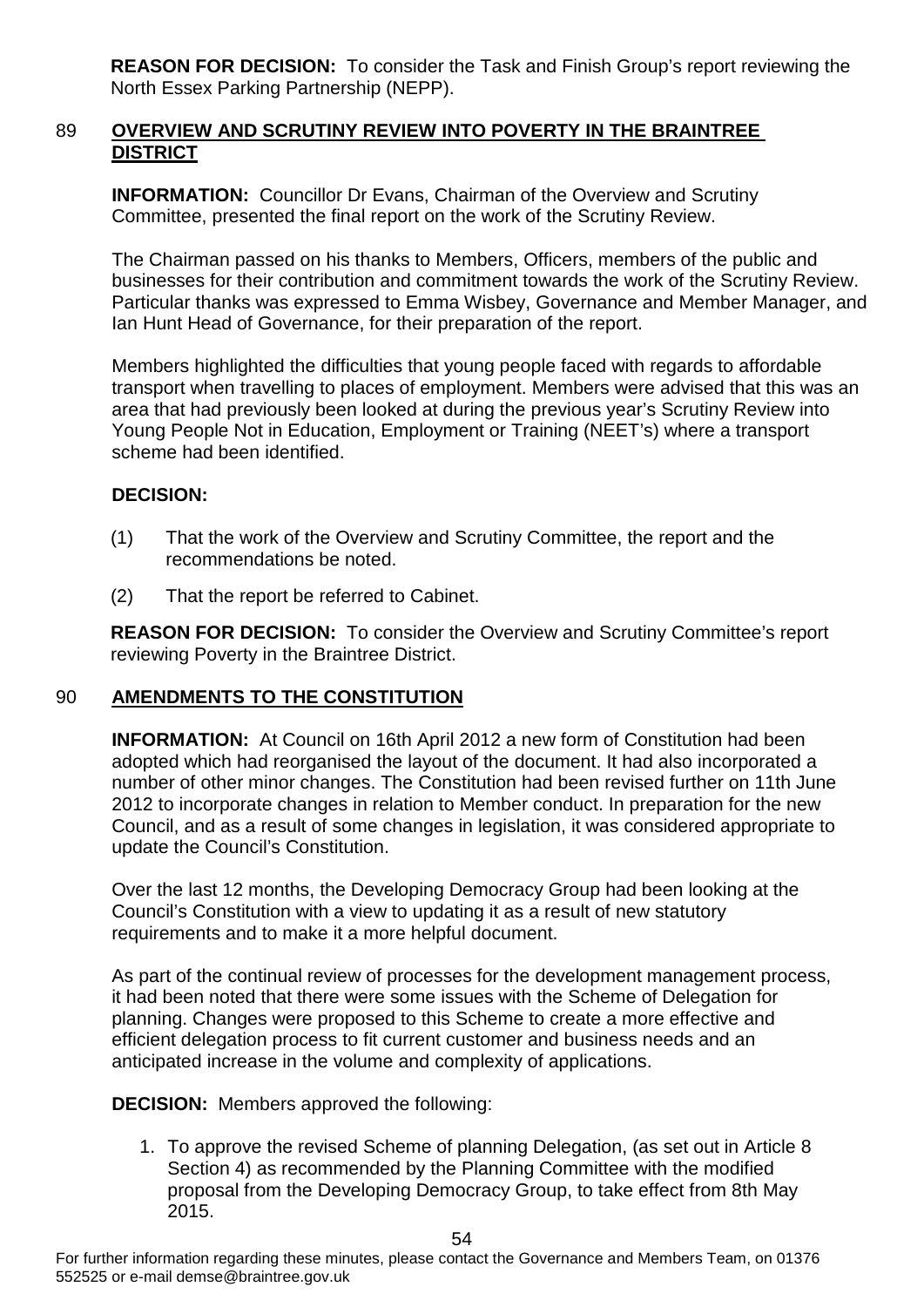- 2. To adopt the revised Constitution to take effect from 8th May 2015.
- 3. To authorise the Head of Governance to make any typographical or related consequential amendments to produce publication versions of the document.

**REASON FOR DECISION:** To ensure the Council has an up-to-date Constitution which reflects the needs of the Authority and current legal requirements.

#### 91 **GOVERNANCE COMMITTEE ANNUAL REPORT 2014-15**

**INFORMATION:** Councillor Johnson, Chairman of the Governance Committee, presented the report and updated Members on the work of the Governance Committee over the past 12 months.

**DECISION:** Members noted the Governance Committee's Annual Report for 2014-15.

**REASON FOR DECISION:** To note the activities of the Governance Committee during 2014-15.

#### 92 **OVERVIEW AND SCRUTINY COMMITTEE ANNUAL REPORT 2014-15**

**INFORMATION:** Councillor Dr Evans, Chairman of the Overview and Scrutiny Committee, presented the report and updated Members on the work of the Overview and Scrutiny Committee over the past 12 months.

**DECISION:** Members noted the Overview and Scrutiny Committee's Annual Report for 2014-15.

**REASON FOR DECISION:** To note the activities of the Overview and Scrutiny Committee during 2014-15.

#### 93 **REPORTS FROM THE LEADER AND CABINET MEMBERS AND ORAL QUESTIONS FROM COUNCILLORS - PUBLIC SESSION**

**INFORMATION:** Consideration was given to the reports of the Leader and Cabinet Members. The Chairman invited the Leader and the Cabinet Members to introduce their reports. Following this, the Chairman invited Members to ask questions. Questions were not limited to the content of the reports and could be about matters relating to a portfolio, the powers and duties of the Council, or to the District.

Councillor Butland, Leader of the Council, updated Members on his report regarding apprenticeships stating that not only had the target of 30 apprenticeships been met; but it had been exceeded and a total number of 37 apprenticeships had been taken up with local businesses. The Leader passed on his gratitude for the organisation of the day, the College at Braintree and the involvement of local businesses.

Councillor Butland reported also that following his meeting with the Principal of Maltings Academy, he was very pleased to announce that Ofsted had issued an outstanding report. The Leader had written to both of the Academies in Witham which had made significant improvements.

Councillor Butland added that Braintree District Council had been the only District Council to put forward representations to Essex County Council's Task and Finish Group on Educational Attainment. As a result of this, Councillor Ray Gooding, Cabinet Member for

For further information regarding these minutes, please contact the Governance and Members Team, on 01376 552525 or e-mail demse@braintree.gov.uk

55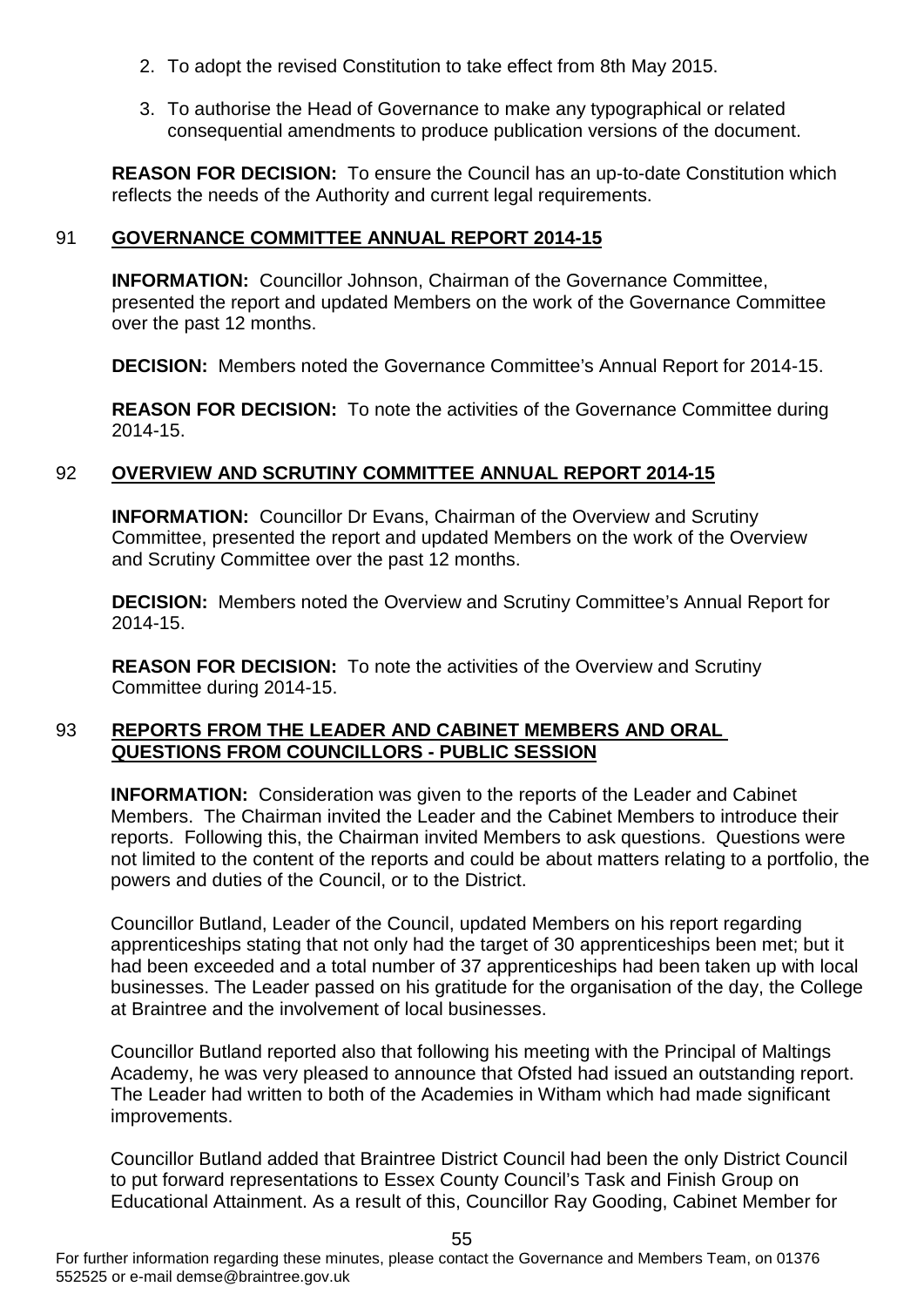Education and Life Long Learning had agreed to the establishment of an Education Improvement Board for the Braintree District.

Councillor Beavis, Cabinet Member for People and Participation, wished to pass on her thanks to staff and Andy Wright, Corporate Director, for their help and support over the past four years in delivering capital projects, in particular, the new Witham Leisure Centre.

Councillor Bebb, Cabinet Member for Performance and Efficiency, stated that with regard to Housing Benefits, around £56million was distributed by the Council to those individuals with the most housing needs. However there were a number of recipients who made fraudulent claims. All Housing Benefit overpayments, whether fraudulent or by simple error, were recoverable. Officers had been focusing specifically on the phased recovery of this type of debt, resulting recently in a significant increase in the amount of overpayment recovered throughout the year.

Councillor Bebb added also that at the end of the administrative year the Council was in a positive financial position. With a budget underspend and over achievement of income of just over £540,000 (4%) against the budget of £15.2million.

Councillor Lady Newton, Cabinet Member for Planning and Property, updated her report reminding Members that there were ten standards set out in the Council's homelessness strategy. One of the standards which the Council applied in respect of homelessness read "*not to place families in bed and breakfast accommodation unless in an emergency and for no longer than 10 weeks".* The Cabinet Member was pleased to inform Members that the Council had been awarded the Gold Standard for this particular service. Councillor Lady Newton thanked staff for their efforts and hard work in enabling the Council to achieve this Gold Standard.

Members asked several questions arising from the reports. A webcast of the questions to and responses of Cabinet Members is available on the Council's website at: <http://www.braintree.public-i.tv/core/>

The main topics covered were as follows:

- Further information on the Education Improvement Board.
- Recent developments at St Lawrence Surgery, Braintree and Silver End.
- Availability of GPs across the District.
- Possible development of health facilities in Witham.
- Availability of public transport to Community Hospitals.
- The number of affordable homes completed this year.
- Allocation of land for possible affordable housing developments.
- Update on the work proposed for the A131 Marks Farm Junction, Braintree.
- Possible developments at the Galleys Corner Roundabout, Braintree.
- Update on work taking place at Sandpit Lane, Braintree.
- Alternative recycling companies to those which have gone into liquidation.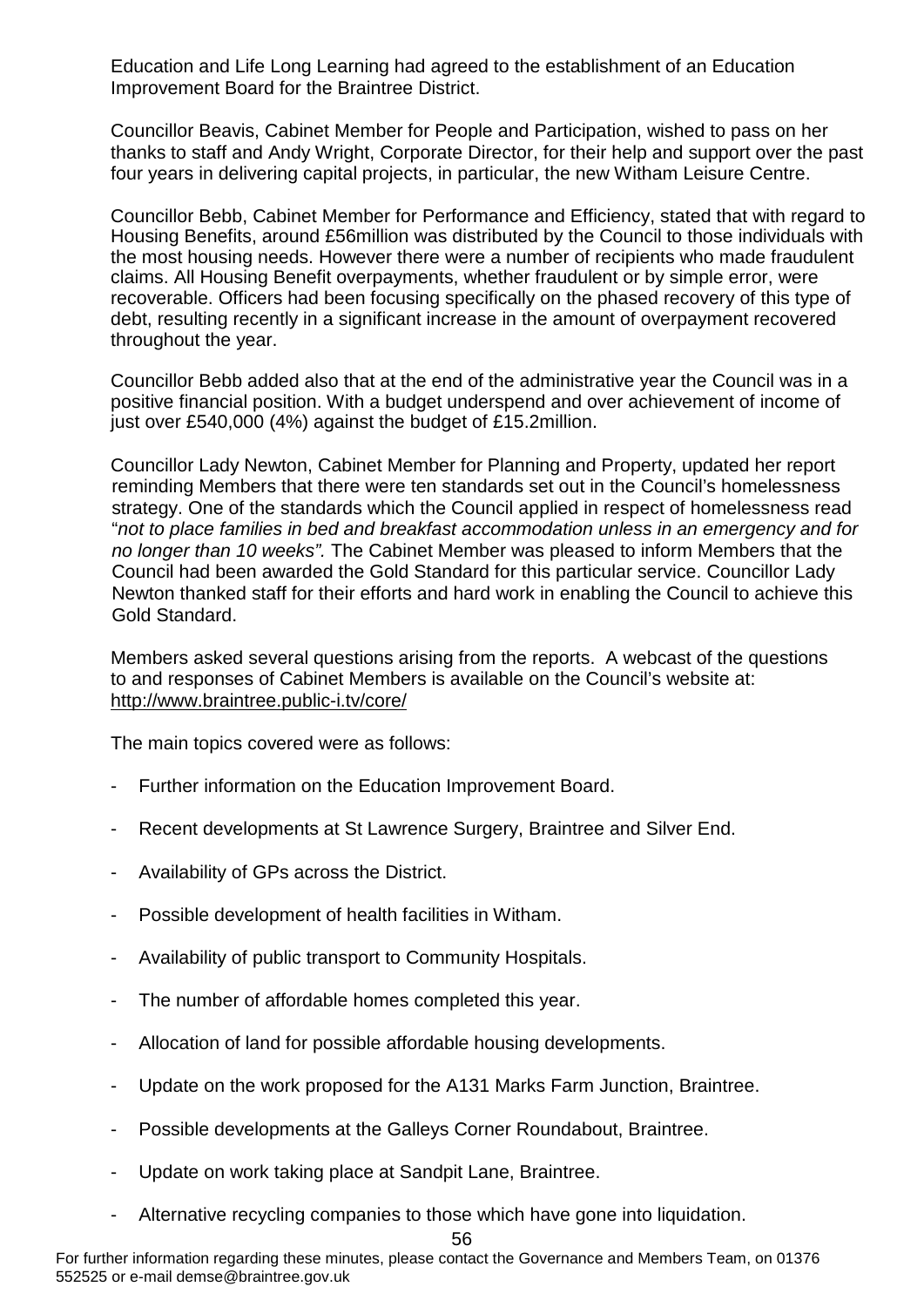#### 94 **LIST OF PUBLIC MEETINGS HELD SINCE LAST COUNCIL MEETING**

**INFORMATION:** No matters were raised.

#### 95 **CHAIRMEN'S STATEMENTS – PUBLIC SESSION**

**INFORMATION:** No statements were made.

#### 96 **STATEMENTS BY MEMBERS - PUBLIC SESSION**

**INFORMATION:** No statements were made.

#### 97 **BUSINESS OF EXTERNAL ORGANISATIONS**

**INFORMATION:** The following annual reports were received from Council representatives on external organisations:

| Organisation                                                  | <b>Report Presented By</b>                           |
|---------------------------------------------------------------|------------------------------------------------------|
| <b>Braintree District Voluntary Support</b><br>Agency (BDVSA) | Councillor Galione on behalf of<br>Councillor Howell |
| Citizen's Advice Bureau                                       | <b>Councillor Sutton</b>                             |
| <b>Rivenhall Playing Fields Association</b>                   | Councillor Abbott                                    |

**DECISION:** Members noted the External Organisations Annual Reports for 2014-15.

There were no matters raised in Private Session.

The meeting commenced at 7.15pm and closed at 9.42pm.

Councillor S A Wilson (Chairman)